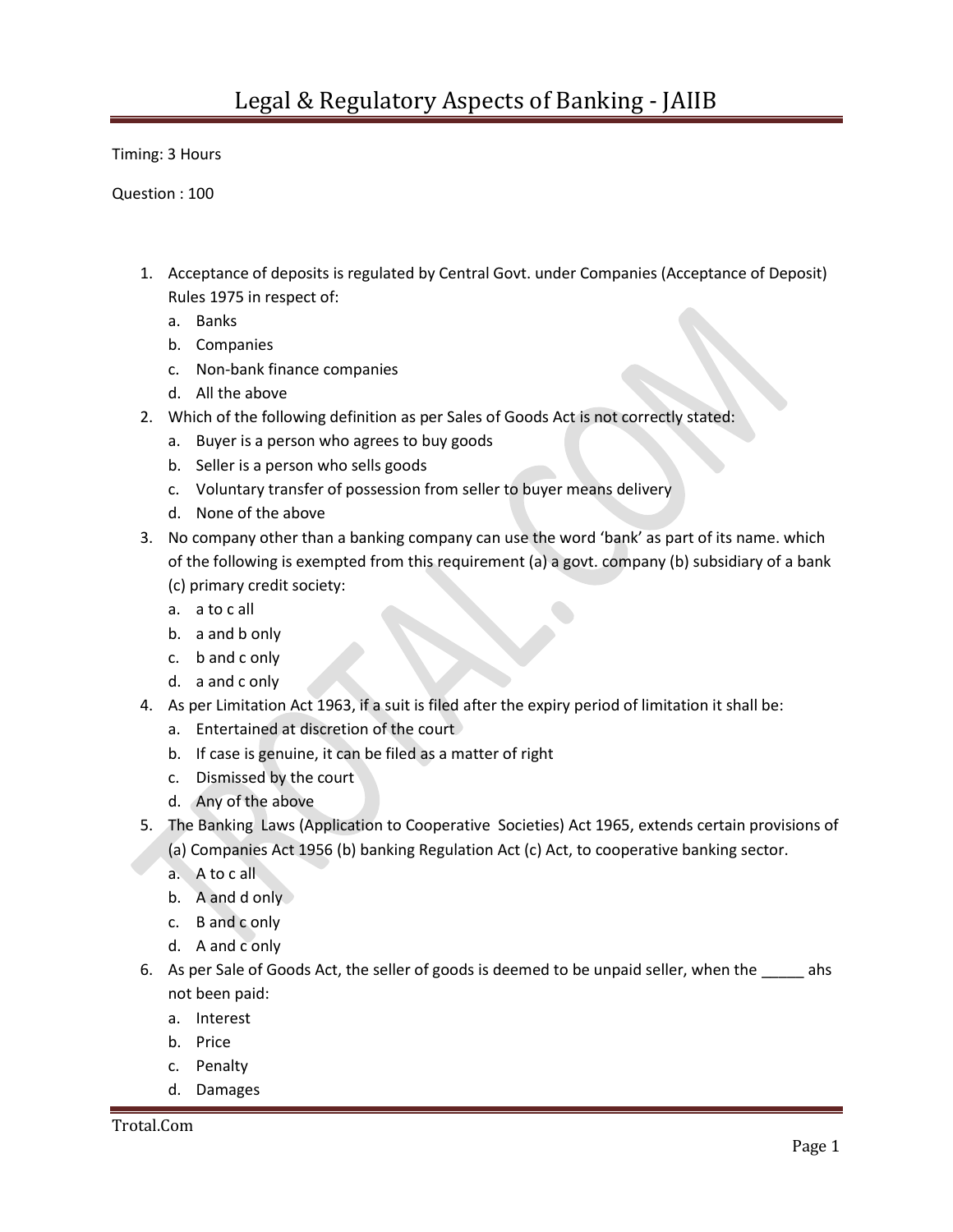## Legal & Regulatory Aspects of Banking - JAIIB

- 7. If the court, where the suit is field is closed on the date of expiry of limitation, the suit:
	- a. Can be field a day before
	- b. Suit cannot be filed at all
	- c. Suit can be filed on first day of re-open of the court
	- d. Suit can be filed at discretion of the court
- 8. Under the provisions of Section 22 of RBI Act:
	- a. RBI regulates the banks
	- b. RBI conducts govt. business
	- c. RBI is the sale authority to issue and manage currency in India
	- d. RBI issues note refund rules
- 9. Which of the following statements is not correct:
- a. Central govt. holds the entire capital of RBI
- b. Central govt. appoints governor and other officials of RBI
- c. Central govt. can issue directions to RBI
- d. Central govt. appoints the members on RBI board and can remove them
- 10. As per Sale of Goods Act, if there is breach of warranty, which of the following would be true:
	- a. The parties can reject the goods
	- b. The parties can treat the contract as repudiated
	- c. The parties can claim damages
	- d. All the above remedies are available
- 11. Section 6 (1) (o) of Banking Regulation Act deals with which of the following aspects:
	- a. RBI powers to recommend amalgamation of a bank
	- b. Central Govt. authority to notify other forms of business of a banking company
	- c. Central Govt. authority to order merger of a bank
	- d. RBI powers to supercede the management of a bank
- 12. The company matters of a bank regulated by (a) SEBI (b) RBI (c) Ministry of Corporate Affairs (d) Authorities under Companies Act
	- a. A and d
	- b. A, c and d
	- c. Only c
	- d. Only d
- 13. The period of limitation can be got extended by the creditor, in which of the following situations (which one is more appropriate):
	- a. If the borrower has acknowledge
	- b. If the borrower has acknowledge the debt within the limitation period
	- c. If the borrower has acknowledge the debt even after the limitation period
	- d. If the borrower has acknowledged the debt within or after the limitation period
- 14. X had purchased a  $2^{nd}$  hand car from Z and made the payment. The car is taken in possession by the police as it was stolen one. As per Sale of Goods Act, this amount to:
	- a. Breach of condition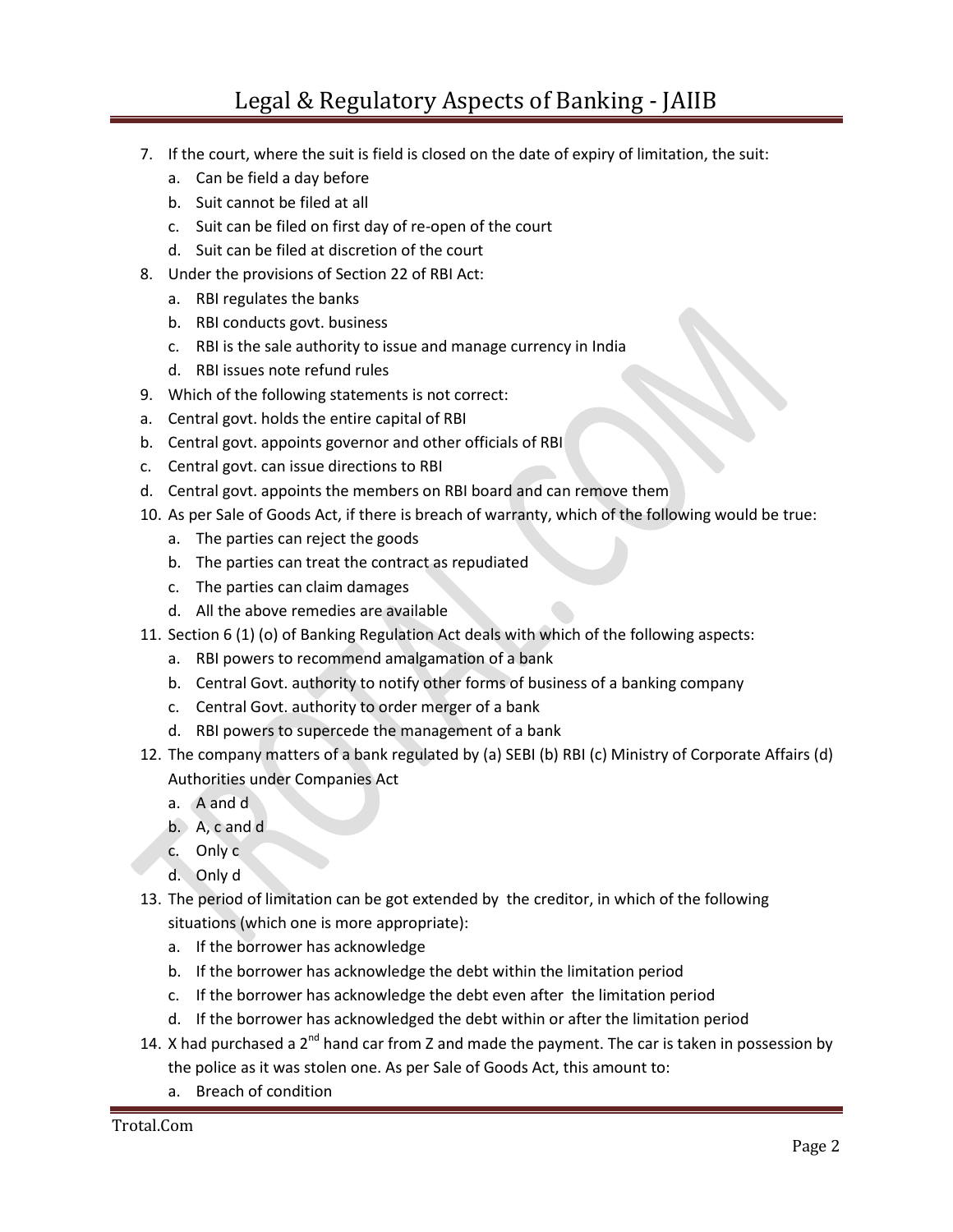- b. Breach of warranty
- c. Brach of an implied condition
- d. Breach of an implied warranty
- 15. The banking companies that are allowed to operate in a very limited geographical area, are known as:
	- a. Narrow banks
	- b. Regional rural banks
	- c. Local area banks
	- d. Shell banks
- 16. Where licence of a banking company is cancelled, it can make an appeal to:
	- a. Central Govt.
	- b. RBI Bank
	- c. High Court in whose jurisdiction, the registered office of the bank falls
	- d. Supreme Court only
- 17. In which of the following cases, the limitation period is 30 years:
	- a. To enforce the payment of money secured by a mortgage or otherwise charged upon immovable property
	- b. For possession of immovable property
	- c. Any suit for which no period of limitation is provided in the schedule to the Limitation Act
	- d. All the above
- 18. For action under SARFAESI Act, the account should be NPA:
	- a. As per discretion of the bank
	- b. As per directions framed by Reserve Bank of India
	- c. As per rules framed by RBI and Central Act
	- d. As per procedure given under SARFAESI Act
- 19. With a view to ensure that the controlling interest in a banking company does not change hands without the knowledge and approval of RBI:
	- a. The banking companies have to refer the matter to RBI before transfer of any amount of shares from one party to another party
	- b. The banking companies have to refer the matter to RBI & SEBI before transfer of substantial amount of shares from one party to another party
	- c. The banking companies have to refer the matter to RBI before transfer of a stipulated percentage of shares from one party to another party
	- d. The banking companies have to refer the matter to RBI, SEBI and Company Law Board before transfer of a stipulated percentage of shares from one party to another party
- 20. Bank has to file a suit on the basis of a promissory note dated Sept 22,2006. Bank made the demand for payment on Nov 10,2006. The suit can be filed latest by:
	- a. Nov 09,2009
	- b. Sept 22,2009
	- c. Sept 21,2009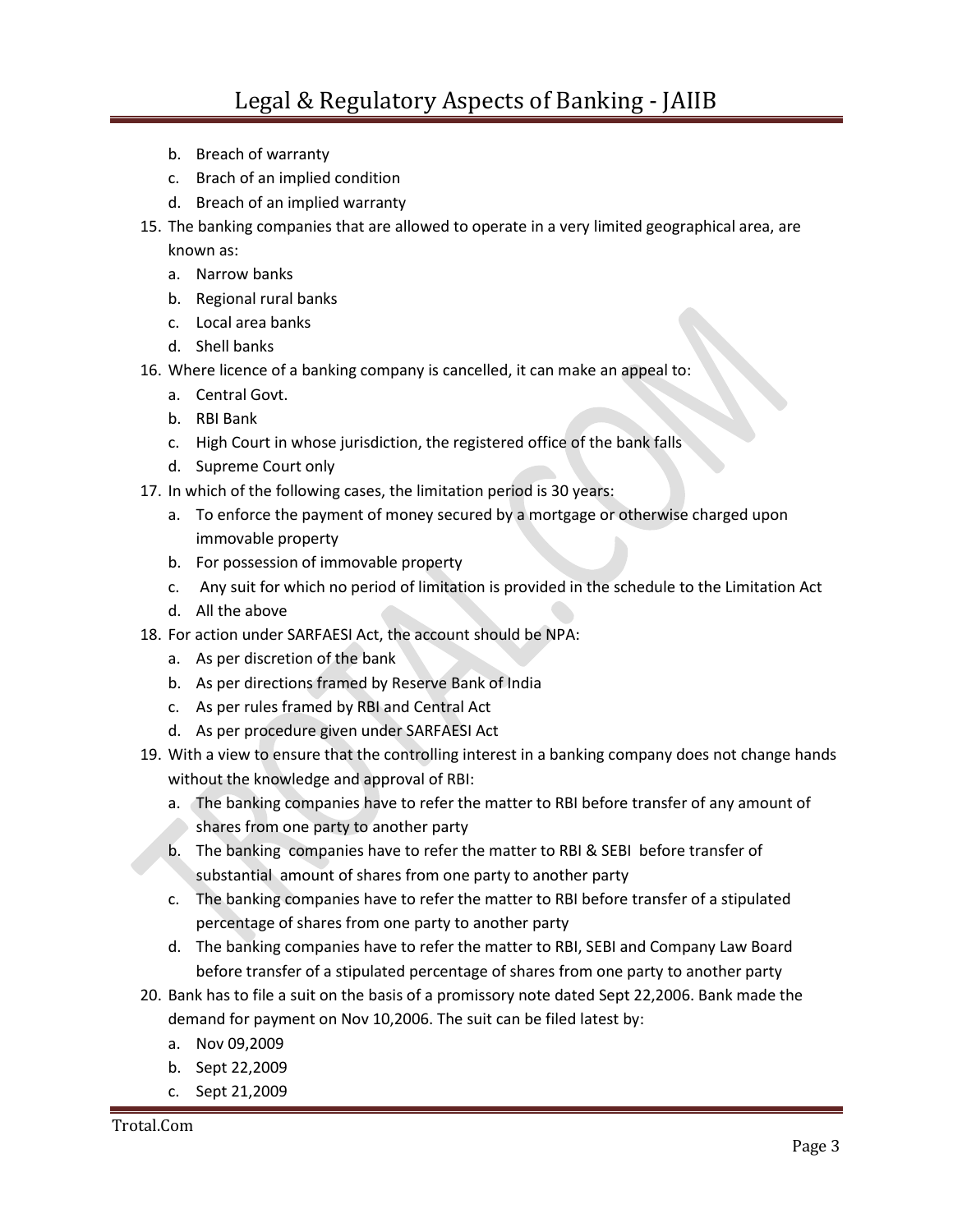- d. Nov 10,2009
- 21. When a security interest is created in favour of a bank, it requires registration with \_\_\_\_\_, under provisions of SARFAESI Act:
	- a. Registrar of Companies
	- b. Debt Recovery Tribunals
	- c. Registrar of Assurances (Sub-registrar)
	- d. Central Registry
- 22. If an official of a bank is removed from office by RBI, he is:
	- a. Entitled to compensation for loss of office
	- b. Not entitled to compensation for loss of office, even when it is started in the service contract
	- c. Entitled to compensation for loss of office, when it is stated in the service contract
	- d. Not entitled to compensation for loss of office, when not stated in the service contract
- 23. Every person whose total income in a previous year exceeds the maximum amount which is not liable to tax, is required to file his return by due date  $u/s$  of Income Tax:
	- a. Section 10
	- b. Section 131
	- c. Section 133
	- d. Section 139
- 24. When RBI makes borrowing costly for certain purposes or stipulated higher margins for certain type of advances, this is part of:
	- a. Credit policy directives
	- b. Control over bank advances
	- c. Selective credit control
	- d. Credit delivery mechanism
- 25. Which of the following is a function of a securitization company, under provisions of SARFAESI Act:
	- a. To acquire loans and securities from banks
	- b. To help the banks in recovery of their loans
	- c. To acquire financial assets from the originators
	- d. To help banks to initiate legal action in NPA loans
- 26. Where a bank has been charging interest rate from a borrower at rate prescribed by RBI, such rates of interest cannot be questions in a court of law under the provisions of which of the following:
	- a. RBI directives
	- b. Section 16 Usurious Loans Act
	- c. Section 21 A Banking Regulation Act
	- d. Usurious loans Act 1918
- 27. The benefits provided by an employer to its employees attract payment of tax, which is called:
	- a. Income tax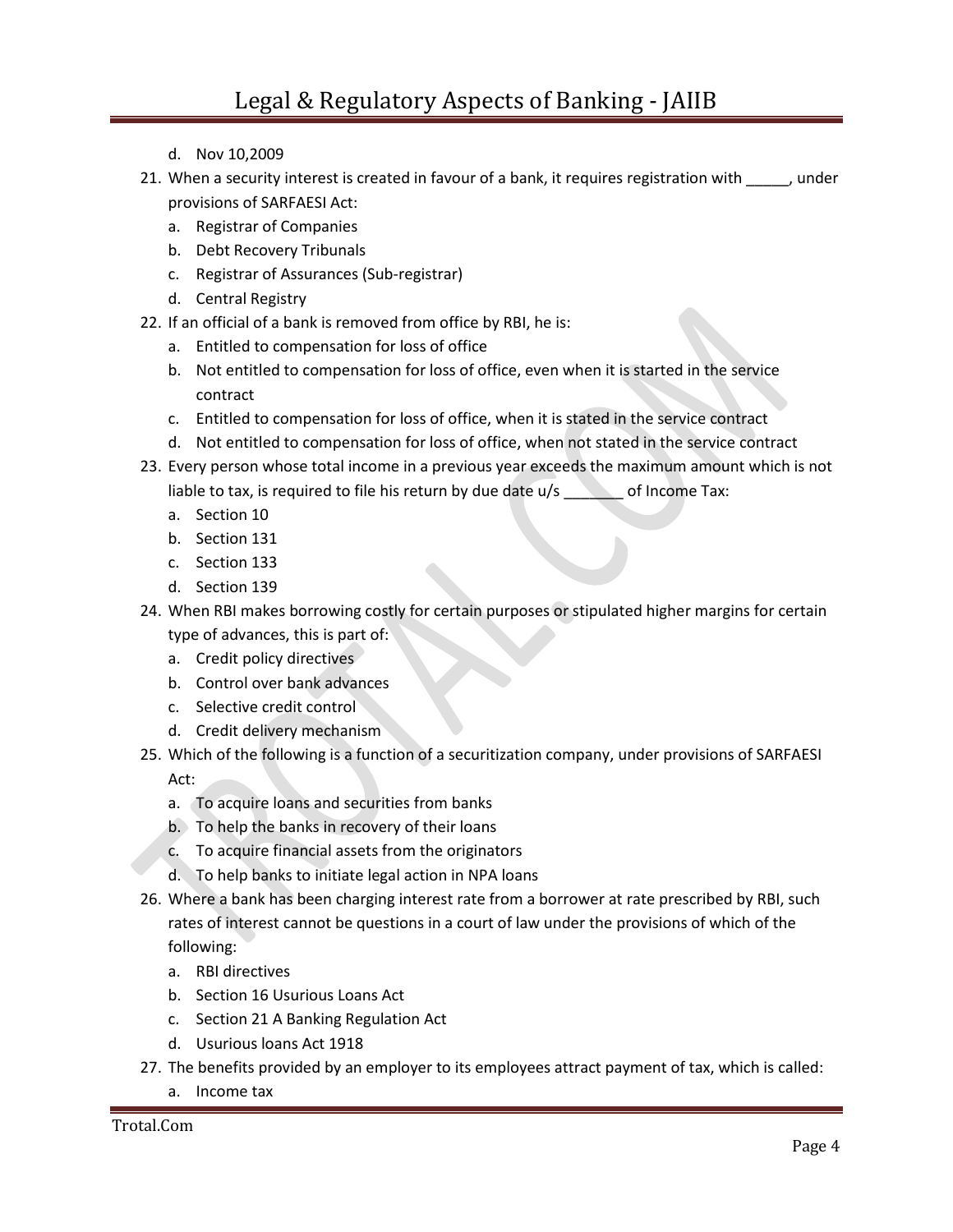- b. Perquisites tax
- c. Fringe benefit tax
- d. Super-benefit tax
- 28. The provisions of SARFAESI Act are not applicable in case of a loan account in which the amount

due is \_\_\_\_\_\_ of \_\_\_\_\_:

- a. 20% or less of principal amount
- b. Less than 20% of principal amount
- c. 20% or less of principal amount and interest
- d. Less than 20% of principal amount and interest
- 29. Name if a bank can be included in the 2<sup>nd</sup> schedule of RBI Act to make it a scheduled bank if (a) it is state coop bank (b) company defined u/s 3 of Companies Act (c) an institution notified by the Central Govt. in this behalf (d) company incorporated outside India under the foreign law.
	- a. A to d all
	- b. A to c only
	- c. B to c only
	- d. A, c and d only
- 30. To fulfill its SLR requirement, a bank , among others, can invest in approved securities, which means the securities:
	- a. u/s 12 of banking regulation Act
	- b. u/s 20 of Indian Trust Act
	- c. u/s 18 of Govt. Securities Act
	- d. u/s 343 of Companies Act
- 31. The Lok Adalt is constituted under provisions of which of the following Act:
	- a. Constitution of Lok Adalt Act
	- b. SARFAESI Act
	- c. Legal Services Authority Act
	- d. Recovery of Debts due to Bank and FI Act
- 32. In which of the following cases, the SARFAESI Act provisions are applicable:
	- a. Creation of security interest in any vessel
	- b. Creation of security interest in any aircraft
	- c. Creation of security interest in land
	- d. None of the above
- 33. Which among the following statement is not correct with regard to publication of accounts and balance sheet of a bank:
	- a. Publication has to be in a newspaper in circulation at the place where the principal office of the banking company is located
	- b. Publication within 6 months from end of the period to which the account and balance sheet relate
	- c. Publication only in a newspaper that is published every day
	- d. Publication u/s 31 of B R Act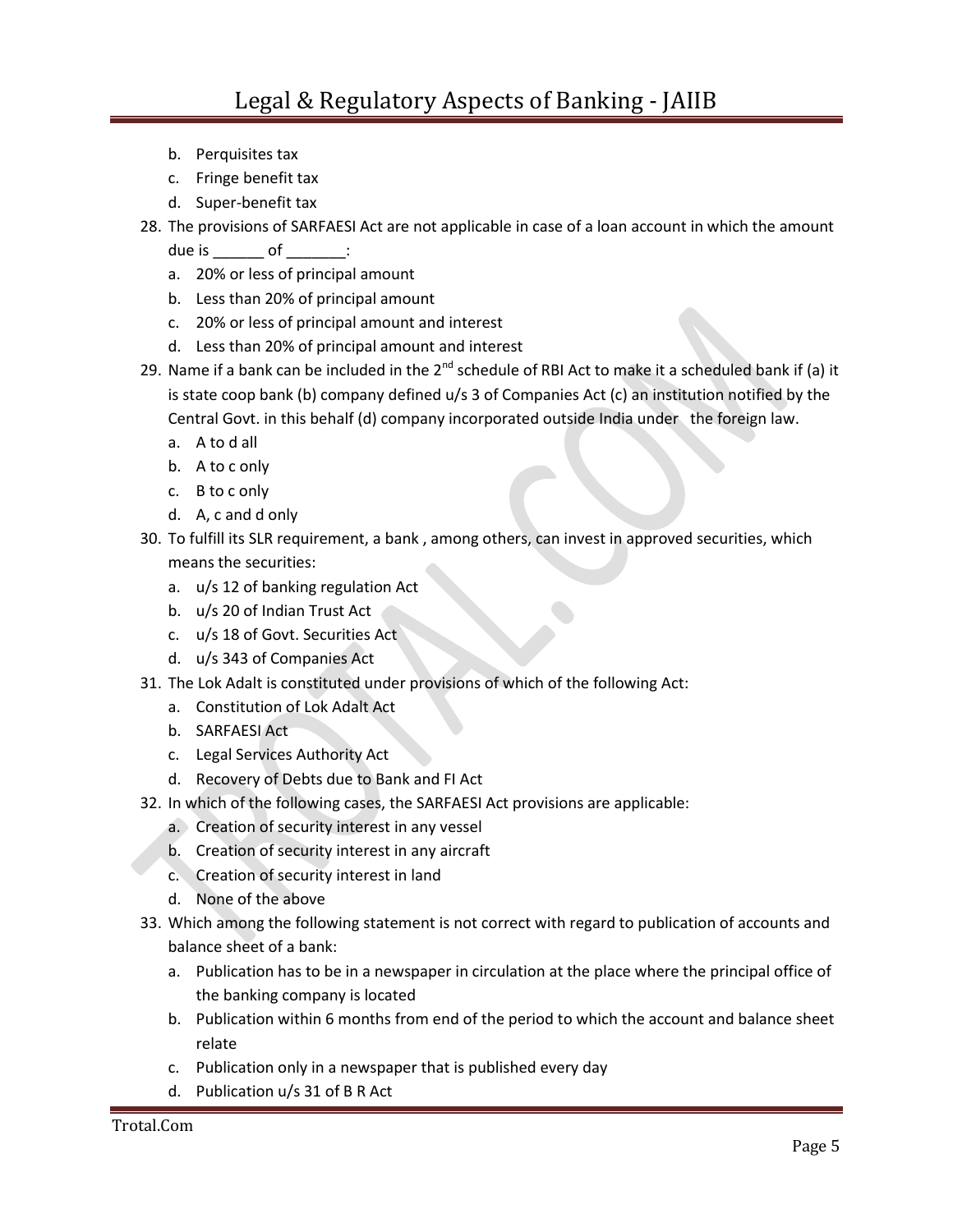- 34. Who performs the functions and exercises the powers of supervision and inspection of banks under RBI Act and B R Act:
	- a. SEBI
	- b. BFS
	- c. Board of Governors
	- d. Inspection Deptt. of RBI
- 35. Action under provisions of SARFAESI Act cannot be initiated by which of the following:
	- a. Commercial banks
	- b. Financial banks
	- c. Regional rural banks
	- d. Securitization companies and reconstruction companies
- 36. Which among the following statement is not correct:
	- a. Winding up means closing a company and settling the accounts
	- b. Moratorium means a legal authority to a debtor to postpone payment of dues for a specified time
	- c. Amalgamation means breaking a company into two or more parts for betterment of the company
	- d. None of the above
- 37. Majority of share capital in RBI is held by:
	- a. Public
	- b. Central Govt.
	- c. RBI
	- d. Financial institutions
- 38. Where a bank is wound up, the holder of a cheque (issued by the customer of bank having sufficient funds), becomes:
	- a. Trustee
	- b. Beneficiary
	- c. Debtor
	- d. Creditor
- 39. Which of the following is not correct regarding FEMA 1999:
	- a. It replaced FERA 1973
	- b. It extends to whole of India
	- c. It applies to branches of banks outside India also
	- d. None of the above
- 40. Which of the following is not correct in the context of protection to paying bank:
	- a. Section 85-A provides protection for payment of an endorsed cheque
	- b. Section 85-1 provides protection for payment of a bearer endorsed cheque
	- c. Section 89 provides protection for payment of a materially altered cheque
	- d. Section 128 provides protection for payment of a crossed cheque.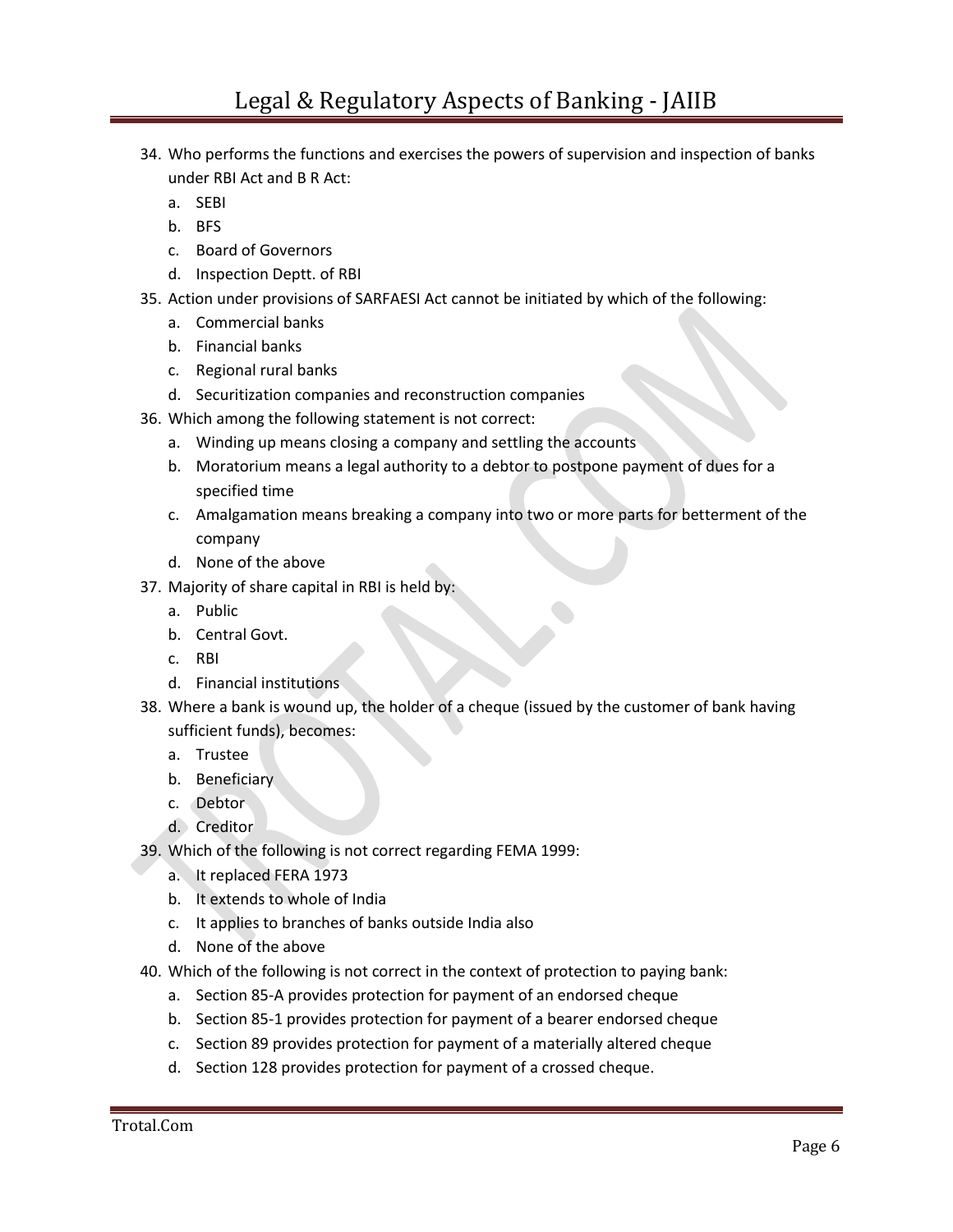- 41. A bank makes payment of a cheque bearing forged endorsement of the payee. Later on it is found that bank has made payment to a wrong person on the basis of forgery:
	- a. Bank is not liable for forgery if it appears to be by the payee
	- b. Bank is liable for the forgery, as it is not a cheque or endorsement at all
	- c. Bank is not liable for a forged endorsement, where it is regular.
	- d. Bank is liable for the forged endorsement but not for the forged signature of the drawer.
- 42. Which of the following Act, is not related to registration of certain charges or transactions:
	- a. Registration Act 1908 and Companies Act 1956
	- b. Merchant Shipping Act 1958 and Patent Acts 1970
	- c. Design Act 2000 and Motor Vehicles Act 1988
	- d. None of the above
- 43. Universal Bank made payment of a cheque of large amount which was later on found to be materially altered. The alteration was not visible. But when the cheque was put before ultraviolet lamp, the alteration was visible. The drawee claimed that the bank was negligent for not examining the cheque before the ultra-violet lamp.
	- a. Bank not liable as bank is not required to examine each cheque before the ultra violet lamp .
	- b. Bank is liable to the party as the cheque was of a large amount and bank has not taken adequate precaution
	- c. Bank and party are liable on pro-rata basis
	- d. Alternation does not give any protection to the bank, hence bank is liable
- 44. A person to be treated as resident should be residing in India for function the preceding financial year, in addition to fulfillment of other conditions:
	- a. 180 days
	- b. More than 180 days
	- c. 182 days
	- d. More than 182 days
- 45. X deposited a cheque of Rs.1000 with his bank for collection from another bank. The account is being conducted satisfactorily for 10 months. At the time of deposit of cheque with the collecting bank it was an uncrossed cheque. The collecting bank, by putting its own stamp, collected the cheque. Later on it turned out to be a case of conversion (collection of cheque for a wrong customer). What will be the liability of the bank.
	- a. The bank is not liable as it has collected the cheque for a customer
	- b. The bank is not liable as it has collected a specially crossed cheque
	- c. The bank is liable as the cheque was not crossed at the time of deposit by the customer
	- d. The bank is liable as bank is negligent in not getting the cheque crossed from the customer before receiving the cheque for collection
- 46. A signs a contract in which he assures B that if B suffers loss on account of legal action initiated by C in a court against B, A will make good the loss.
	- a. This not a valid contract
	- b. This a contract of guarantee and a valid contract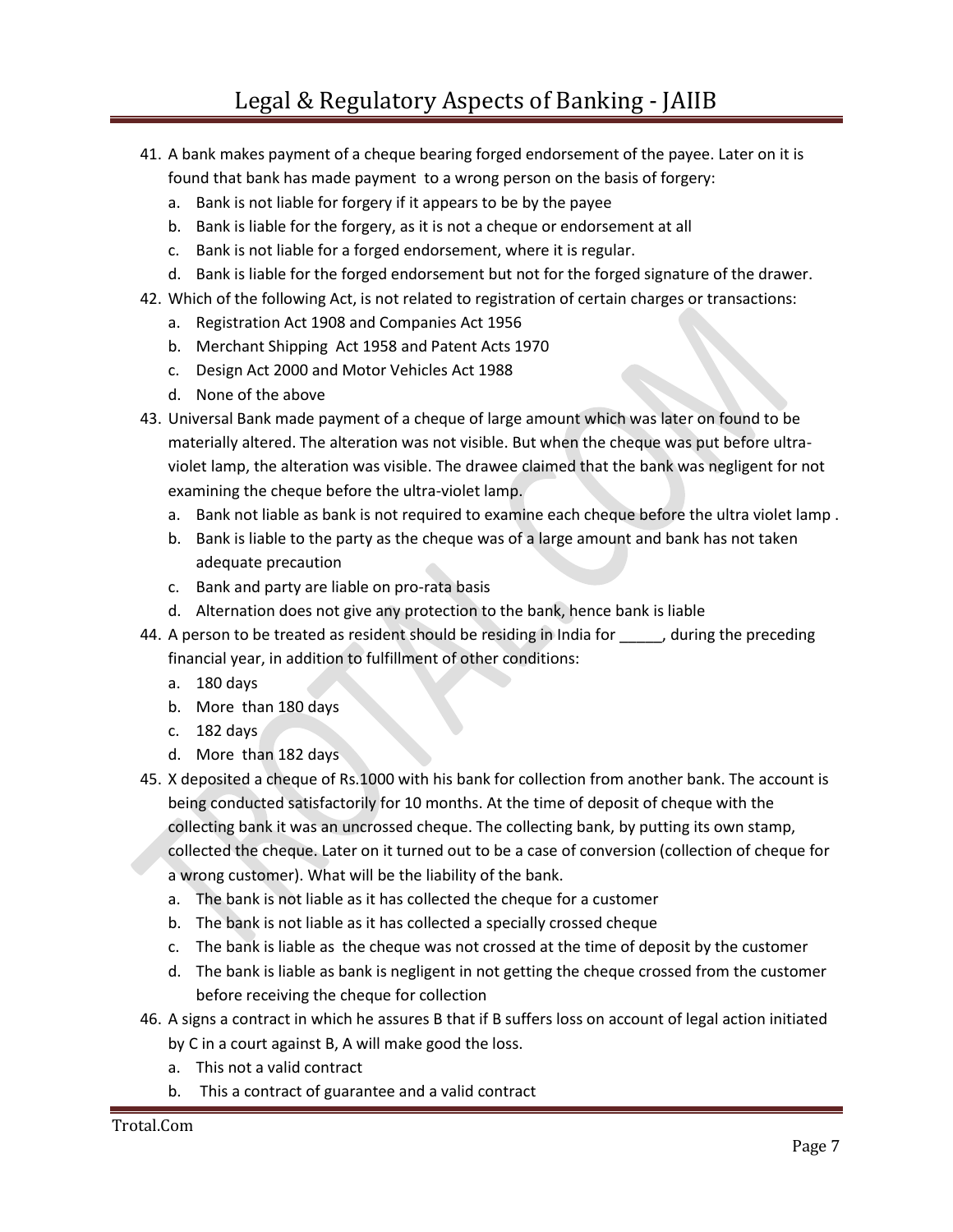- c. This is a contract of insurance and a valid contract
- d. This is a contract of indemnity and a valid contract
- 47. In a contract of indemnity, the person who makes the promise to save a person from loss is
	- called \_\_\_\_\_\_ and the person who is entitled to be compensated is called \_\_\_\_\_:
	- a. Surety, indemnifier
	- b. Indemnity holder, indemnifier
	- c. Indemnifier, indemnity holder
	- d. Indemnity holder, surety
- 48. Under provisions of Companies Act 1956, it is mandatory to add the word 'limited' of 'Private limited' with the name of a company. Which company is exempted from use of these words and with whose permission:
	- a. Section 25 Company with a licence from Ministry of Corporate Affairs
	- b. Section 25 Company with a licence from Regional Director
	- c. Section 25 Company with a licence from Registrar of Companies
	- d. There cannot be any such company
- 49. Under FEMA 1999, which of the following is not a person:
	- a. An individual or an HUF
	- b. An firm or a company
	- c. An association of persons or body of individuals
	- d. None of the above
- 50. A bank guarantee was issued and the validity period of the guarantee has expired . Bank did not get any claim from the beneficiary within a period of one month, given to the beneficiary, for loading claim. Later on, after a year, the beneficiary makes a demand on the bank against the guarantee as cause of action had arisen during the validity period:
	- a. The bank is liable on the guarantee within the period specified in the guarantee bond
	- b. Bank is not liable now as the claim was not made by the beneficiary during the time, given for lodging the claim
	- c. Bank is liable on the guarantee if the claim is made within 3 years from date of cause of action that has arisen during the validity period.
	- d. Bank is liable on the guarantee if the v=claim is made within 1 year from date of cause of action that has arisen during the validity period
- 51. Which of the following authority has the jurisdiction for incorporation of Limiter Liability Partnership:
	- a. Registrar of Firms
	- b. Registrar of Companies
	- c. Registrar of Limited Liability partnerships
	- d. Registrar of Assurances
- 52. **\_\_\_\_\_\_** bank only forwards the letter of credit to the beneficiary and has no obligation to make payment against the documents presented by the beneficiary:
	- a. Confirming bank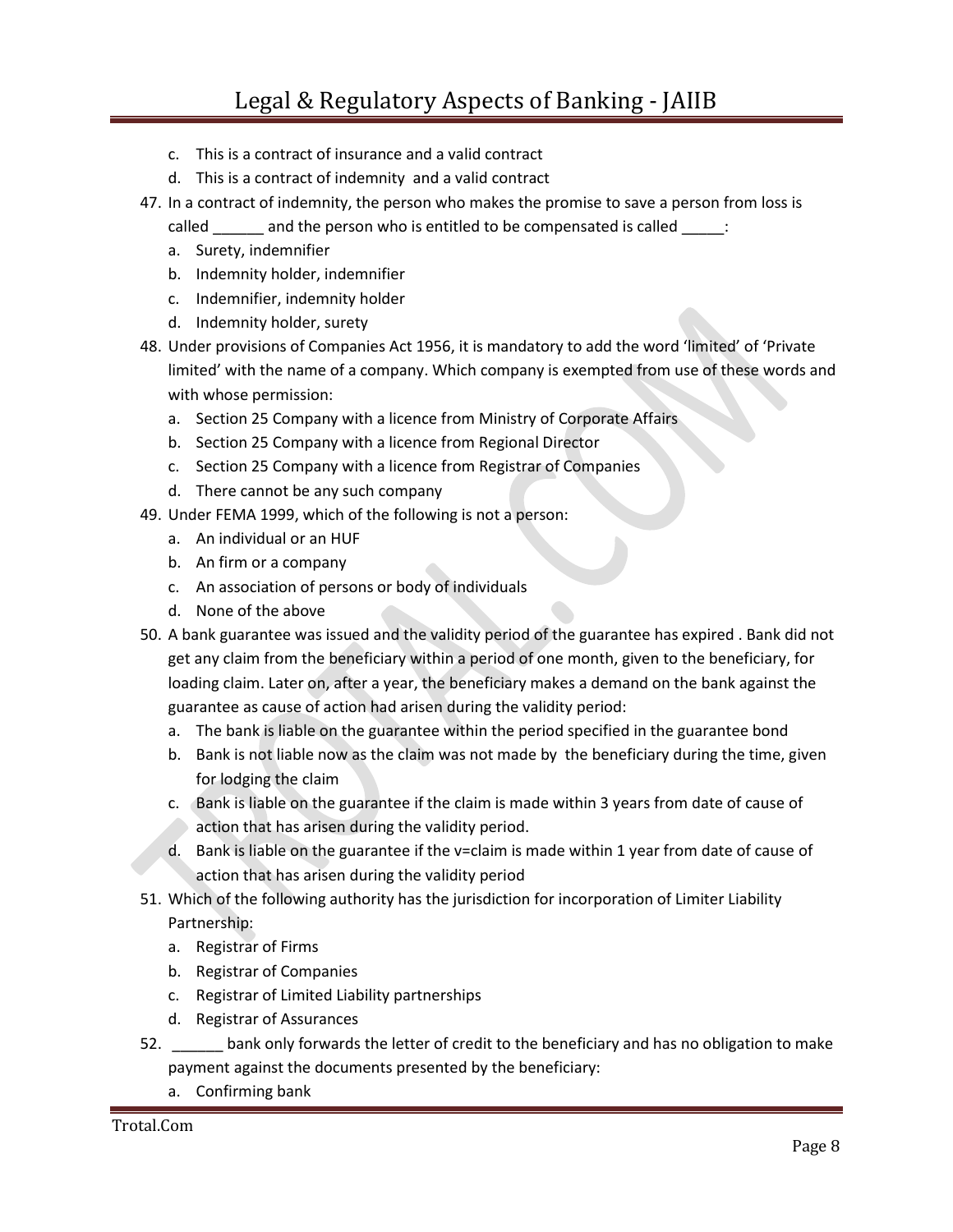- b. Advising bank
- c. Opening bank
- d. Negotiating bank
- 53. A bank which is appointed by the opening bank to make payment on behalf of the opening to the negotiating bank when documents are presented on due date, is called:
	- a. Reimbursing bank
	- b. Confirming bank
	- c. Correspondent bank
	- d. Opening bank
- 54. Which of the following is not correct regarding to Right to Information Act 2005:
	- a. RTI Act came into force wef Oct 12,2005
	- b. RTI Act replaced Freedom of Information Act 2002
	- c. RTI Act extends to whole of India including J & k
	- d. Objective of RTI Act is to enable Indian citizens to access information under control of public authority
- 55. In \_\_\_\_\_\_\_\_ LC, the beneficiary transfer his rights in the letter of credit to  $3^{rd}$  parties:
	- a. Irrevocable LC
	- b. Transferable LC
	- c. Green clause LC
	- d. Red clause LC
- 56. The term money laundering has been defined in which of the following Act:
	- a. Criminal Procedure Code
	- b. Companies Act 1956
	- c. Prevention of Money Laundering Act 2002
	- d. None of these
- 57. The document, in an LC, that gives details of the sale is called \_\_\_\_\_\_\_:
	- a. Bill of exchange
	- b. Invoice
	- c. Bill of landing
	- d. Certificate of origin
- 58. When supplier of machinery is ready to supply the machinery to the buyer on long payment basis, on the payment guarantee from the bank, such bank guarantee is called:
	- a. Term loan guarantee
	- b. Financial guarantee
	- c. Performance guarantee
	- d. Deferred payment guarantee
- 59. Under RTI Act 2005, the information does not include, which of the following:
	- a. E-mails
	- b. Press releases
	- c. Logbooks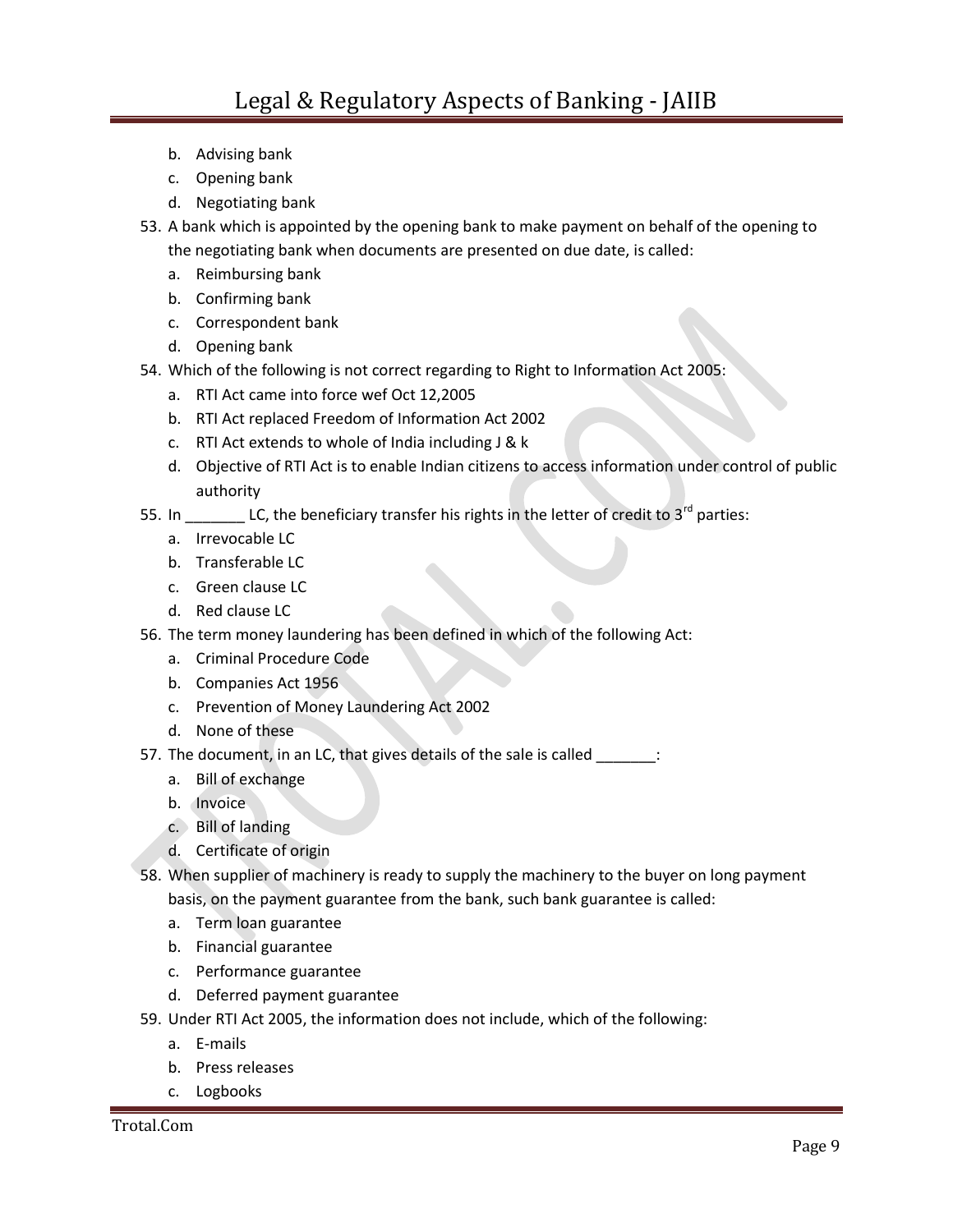- d. None of the above
- 60. Which of the following is not true in the context of bills of exchange:
	- a. Inland bill is a bill which is drawn in India and payable in India or by some person resident in India
	- b. Clean bill is a bill which does not carry and defect
	- c. Documentary bill is a bill to which document of title to goods are attached
	- d. Demand bills are also called sight bills.
- 61. A bill of exchange is payable after sight, its due date shall be calculated with reference to:
	- a. Date of bill
	- b. Date of presentation
	- c. Date of acceptance
	- d. Date of sight
- 62. Under provisions of information Technology Act, which of the following is the authority is to exercise supervision over the activities of certifying authorities issuing Digital signature:
	- a. Supervisory of Certifying Authorities
	- b. Controller of Certifying Authorities
	- c. Commissioner of Certifying Authorities
	- d. Director of Certifying Authorities
- 63. An evidence in writing as a proof of possession or control of goods authorizing to receive the goods is called:
	- a. Document of title to goods
	- b. Bill of exchange
	- c. invoice
	- d. any of the above
- 64. A bank releases document of title to the goods to the borrower without payment. To cover such transaction, the bank obtain:
	- a. Mortgage deed
	- b. Hypothecation letter
	- c. Pledge agreement
	- d. Trust receipt
- 65. The definition of money laundering is given in:
	- a. Prevention of Money laundering Act
	- b. Narcotic Drugs and psychotropic Substances Act 1985
	- c. Foreign Exchange management Act
	- d. None of the above
- 66. The mortgage property is transferred in the name of the bank with the condition that it will be re-transferred on repayment of the loan, in case of mortgage:
	- a. English mortgage
	- b. Usufructuary mortgage
	- c. Simple mortgage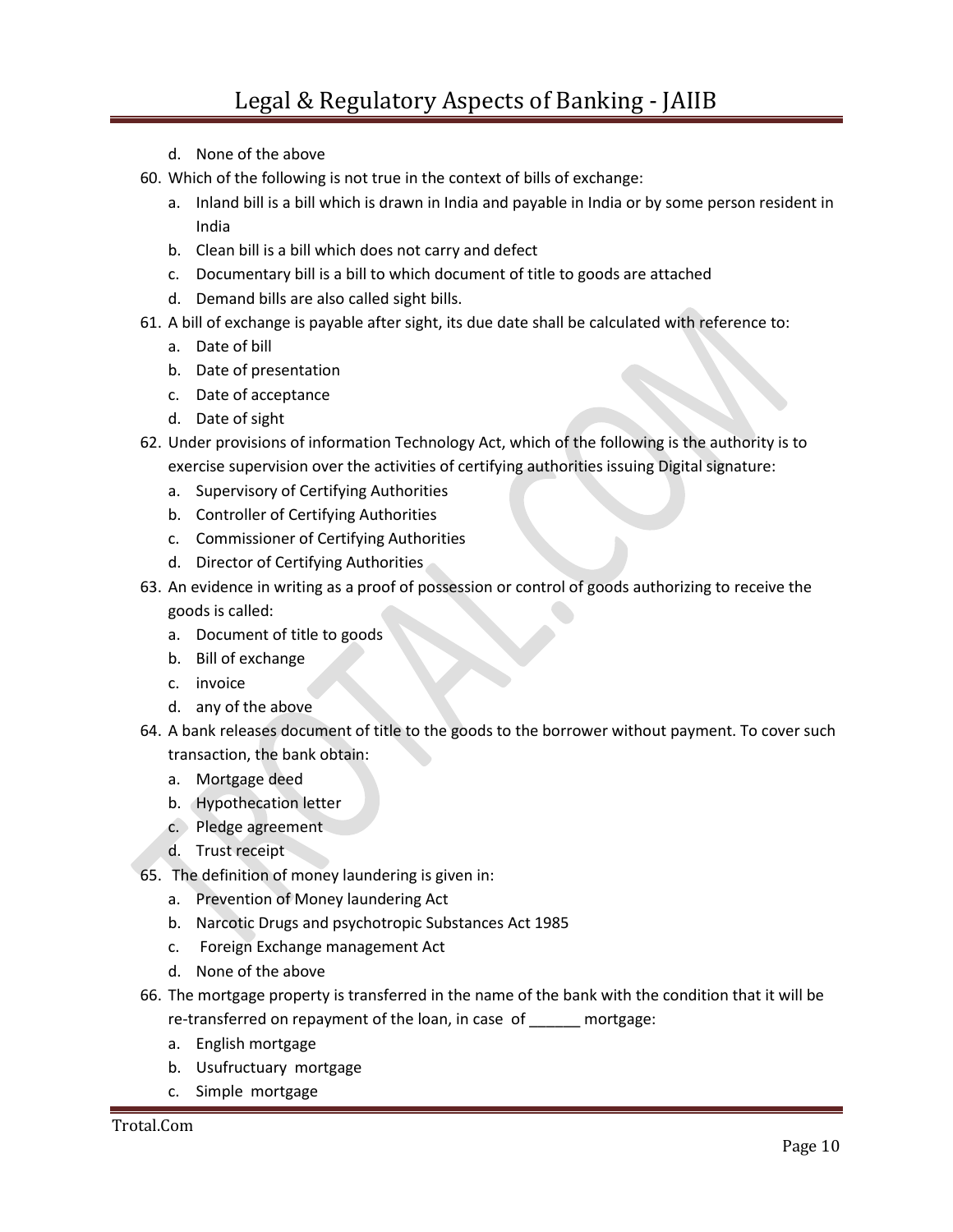- d. Anomalous mortgage
- 67. Which of the mortgage is negatively defined out of the following:
	- a. English mortgage
	- b. Usufructuary mortgage
	- c. Simple mortgage
	- d. Anomalous mortgage
- 68. Which of the following Act has been repealed by the Right to Information Act:
	- a. Right to Freedom of Information Act 2001
	- b. Right to Expression of Information Act 1981
	- c. Freedom of Information Act 2002
	- d. Freedom of Speech Act 1976
- 69. Which of the following statement is not true with regard to a partnership firm:
	- a. Registration of firm is optional and not compulsory
	- b. A registered firm is preferred for financing by the banks as it is in a better position to recover its due amount
	- c. bank can file suit only if the firm is registered one
	- d. Registration of firm can take place with registrar of firms
- 70. Banks are to maintain records of all series of cash transactions integrally connected to each other which have been valued below Rs.10 lac where such series of transactions have taken place \_\_\_\_\_, as per Prevention of Money Laundering Act 2002:
	- a. On a particular day
	- b. During a particular week
	- c. Within a month
	- d. Within 10 weeks
- 71. Which among the following statements do not match:
	- a. A govt. company where at least 50% shares are held by govt.
	- b. Holding company- which is holding more than 50% shares of another company
	- c. Subsidiary company a company whose majority shareholding is with another company
	- d. Private company- which cannot invite public to subscribe its shares
- 72. Under Right to Information Act, the responsibility to give information is that of the public Information Officer designed by:
	- a. Central Govt.
	- b. State Govt.
	- c. Central Information Commission
	- d. Public Authority concerned
- 73. Which of the following is not correct in connection with a Muslim Trust:
	- a. It called Wakf
	- b. The trustee is called Mutawali
	- c. It is regulated by Wakf Board
	- d. None of the above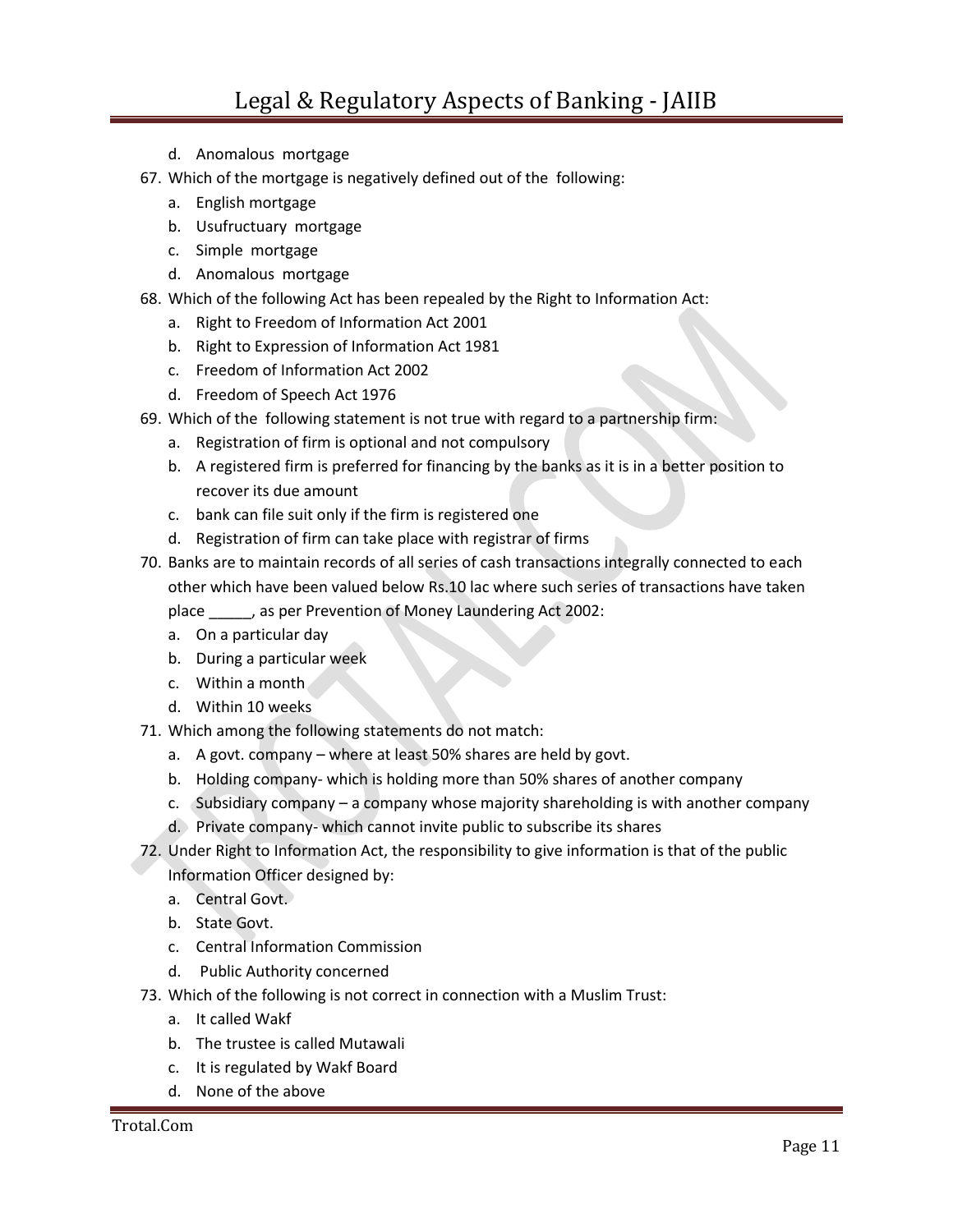- 74. A temporary overdraft is allowed by the bank to a partnership firm for quite some time. The cheques issued by the firm are paid to the debit of this overdraft occasionally. A cheque is returned by the bank stating arrangement exceed although there was no debit balance in the overdraft account at the time of returning of the cheque. The bank has not given any prior notice to the customer for not allowing such facility any more. The firm claims damages from the bank
	- a. Bank is liable for the damages as it has breached an implied contract without fiving a notice to the party
	- b. Being temporary overdraft, bank is not under obligation to continue the overdraft for a long period
	- c. Party cannot claim any damages
	- d. Party could not claim damages as it was a temporary overdraft
- 75. Cyber laws in India are contained in which of the following:
	- a. Cyber Technologies Act 2000
	- b. Information Technology Act 2000
	- c. Information and Cyber Technology Act 2000
	- d. Cyber law of India
- 76. Which of the following statement is not correct regarding assignment of actionable claim:
	- a. Assignment can be ion writing only
	- b. Sending notice of assignment to the original debtor, before creation of assignment is a mandatory requirement
	- c. In case of default, the bank can recover the loan from original debtor
	- d. Suit can be filed by the bank against original debtor without making the transferor of actionable, a party to the suit
- 77. A charge on the assets of a company that is not fastened/attached to specific assets is called:
	- a. Pari passu charge
	- b. Floating charge
	- c. Fixed charge
	- d. Exclusive charge
- 78. Section 134 of Companies Act 1956 deals with which of the following aspects:
	- a. Registration of charge by the company where its assets are charged to a creditor
	- b. Propriety of charge if an asset is charged favour of 2 creditors
	- c. Duty of the company to get the charge registered
	- d. Maintenance of register of charge at its principal office
- 79. Which of the following are the objectives of Information technology Act:
	- a. to provide for legal infrastructure for e-commerce
	- b. to facilitate electronic filing of documents of Govt.
	- c. to facilities amendment to the relevant laws
	- d. all the above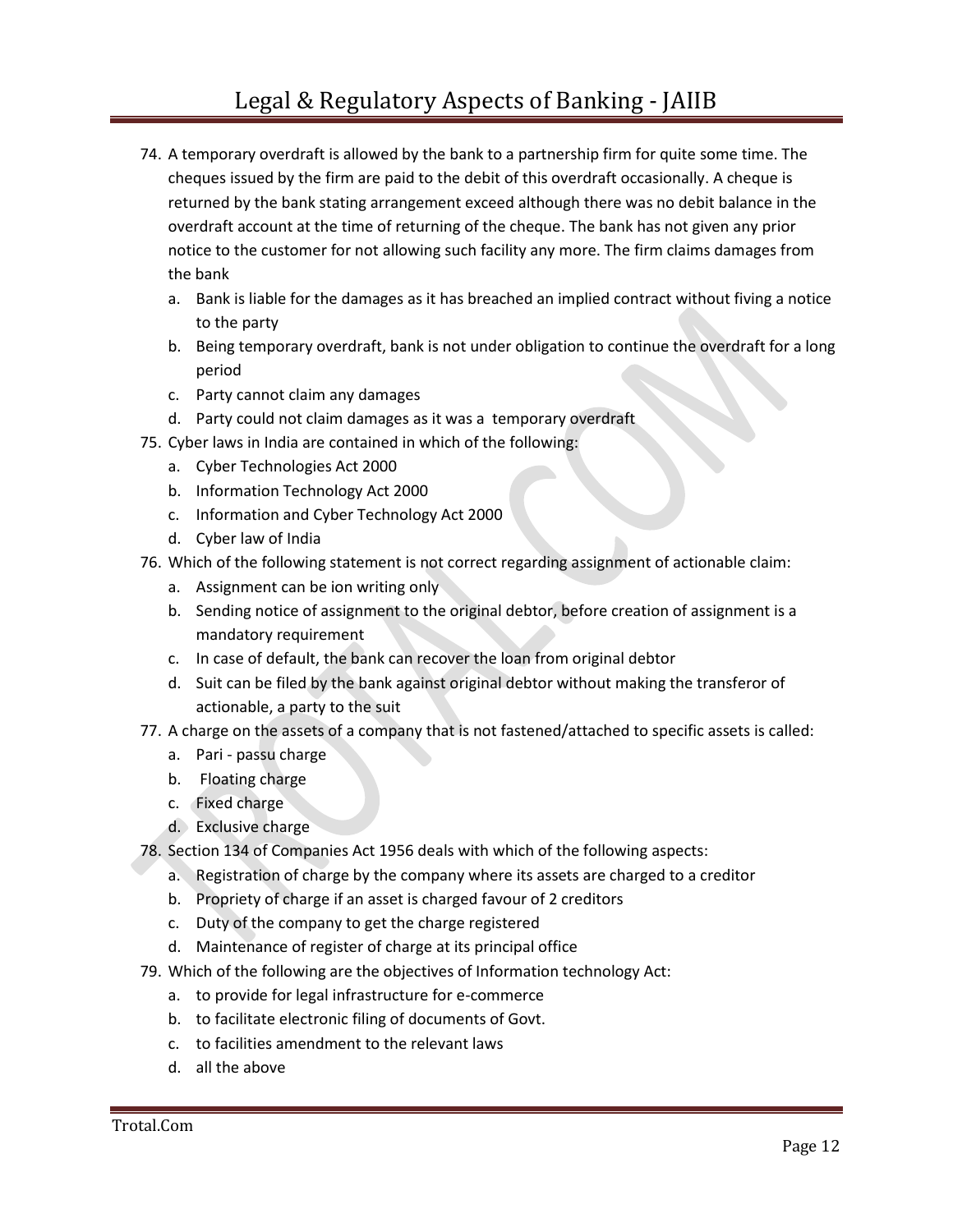- 80. Under provisions of Securitisation and Reconstruction of Financial Assets and Enforcement of Security interest Act, transactions of creation of security interest are required to be registered with:
	- a. Registrar of Companies
	- b. Central Registry
	- c. Reserve bank of India
	- d. SEBI
- 81. If public company is having paid up capital of Rs.5 cr or more, as per Companies Act 1956, it must have:
	- a. Minimum 2 directors
	- b. Minimum 3 directors
	- c. Minimum 4 directors
	- d. Minimum 5 directors
- 82. A right, title or interest of any kind created by a borrower in a security in favour of the secured creditor under provisions of SARFAESI Act is called:
	- a. Security receipt
	- b. Security interest
	- c. Charge on security
	- d. Any of the above
- 83. Under provisions of SARFAESI Act, where the borrower wants to approach DRT against the bank to stop the bank from taking possession of the charged asset it can do so within:
	- a. 7 days
	- b. 30 days
	- c. 45 days
	- d. 60 days
- 84. A 60 days notice is given to the owner of assets under SARFAESI Act before taking over the possession:
	- a. u/s 10(3)
	- b.  $u/s 13(2)$
	- c. u/s 14(4)
	- d. u/s 17(1)
- 85. A private key and its mathematically related public kay which are so related that the public kay can verify a digital signature created by the private key, is called:
	- a. digital signature
	- b. asymmetric crypto system
	- c. electronic monitoring
	- d. key paid
- 86. where an asset is sold under provision of SARFAESI Act, the sale certificate issued by the bank is: (a) conveyance of immovable property (b) it requires payment of stamp duty (c) it is only an agreement to sell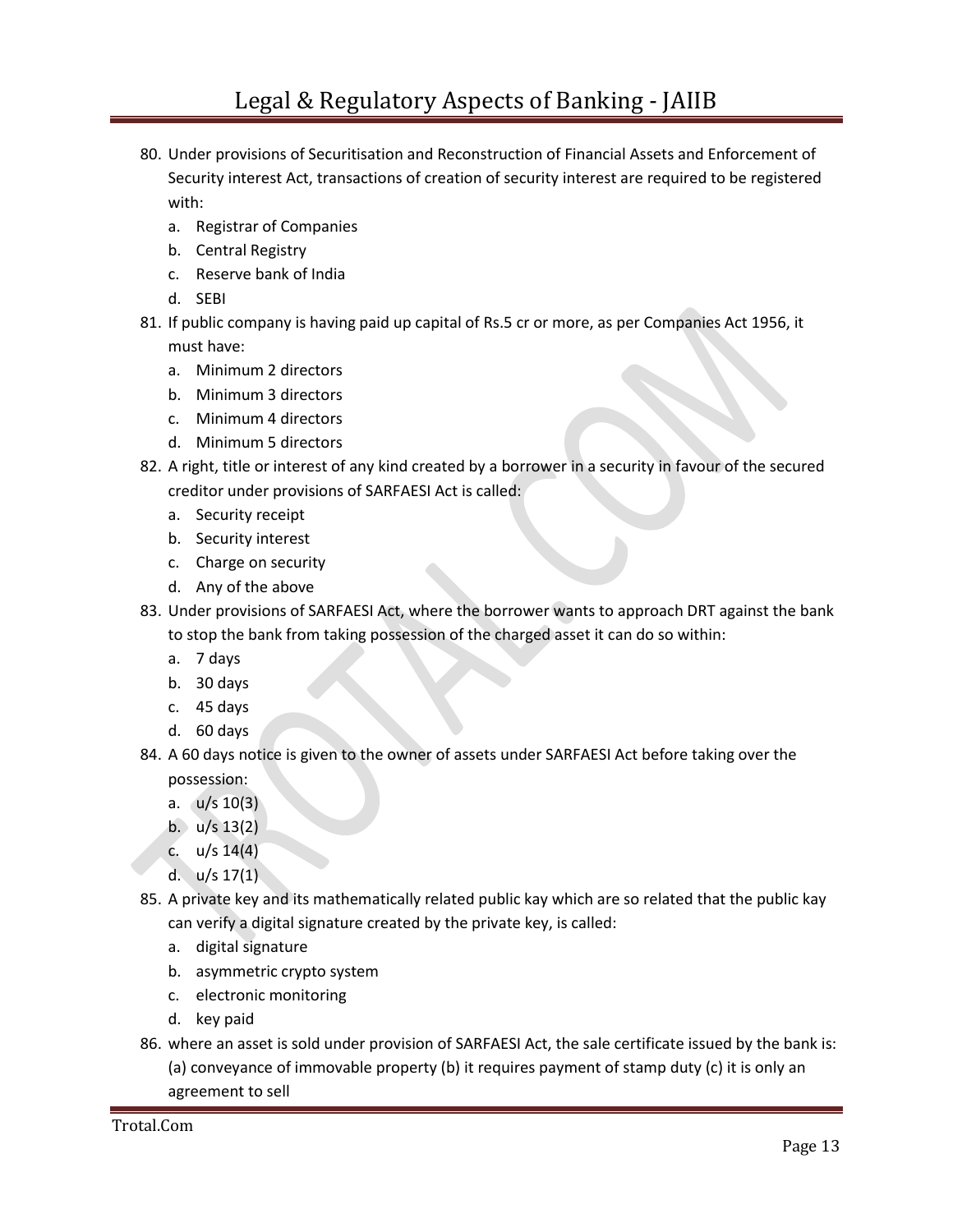- a. a and b only
- b. b and c only
- c. a, b and c all
- d. a and c only
- 87. In which of the following loans, the eligible security can be sold under provisions of SARFAESI

Act:

- a. Pledge
- b. Lien
- c. Outstanding in the account is up to Rs.1 lac
- d. Agriculture loan
- 88. A company wants to appoint X,Y and Z as the directors in the same meeting. How resolutions are required to be passed?
	- a. It can be through one resolution
	- b. It can be through one resolution or through separate resolutions
	- c. It can be, as provided in the Articles of Association
	- d. It has to be separate resolution, for 3each director to be appointed
- 89. Under provisions of right to Information Act, when information is sought by way of inspection of records, the charges are:
	- a. Rs.2 for first hour and Rs.5 for each 15 min or part there of
	- b. Rs.2 for first hour and Rs.5 for each 30 min or part there of
	- c. No charge for first hour and Rs.5 for each 15 min or part there of
	- d. No charge for first hour and Rs.5 for each 15 min or part there of
- 90. Which of the following statement is not correct in the context of DRTs:
	- a. A decree of a foreign court cannot be executed by DRT
	- b. Within his jurisdiction, the Chairperson of DRAT can transfer a case from one DRT to another DRT
	- c. for the matters that fall under jurisdiction of DRT, the normal civil courts do not have jurisdiction
	- d. All the above
- 91. Which of the following committee is not associated with corporate governance, directly or

indirectly:

- a. AS Ganguly Committee
- b. M S Varma Committee
- c. R H Patil Committee
- d. None of the above
- 92. Which of the following is not within the authority of Recovery Office of DRT:
	- a. Attachment of property
	- b. Sale of immovable property
	- c. Arrest of defendant and detention in prison
	- d. None of the above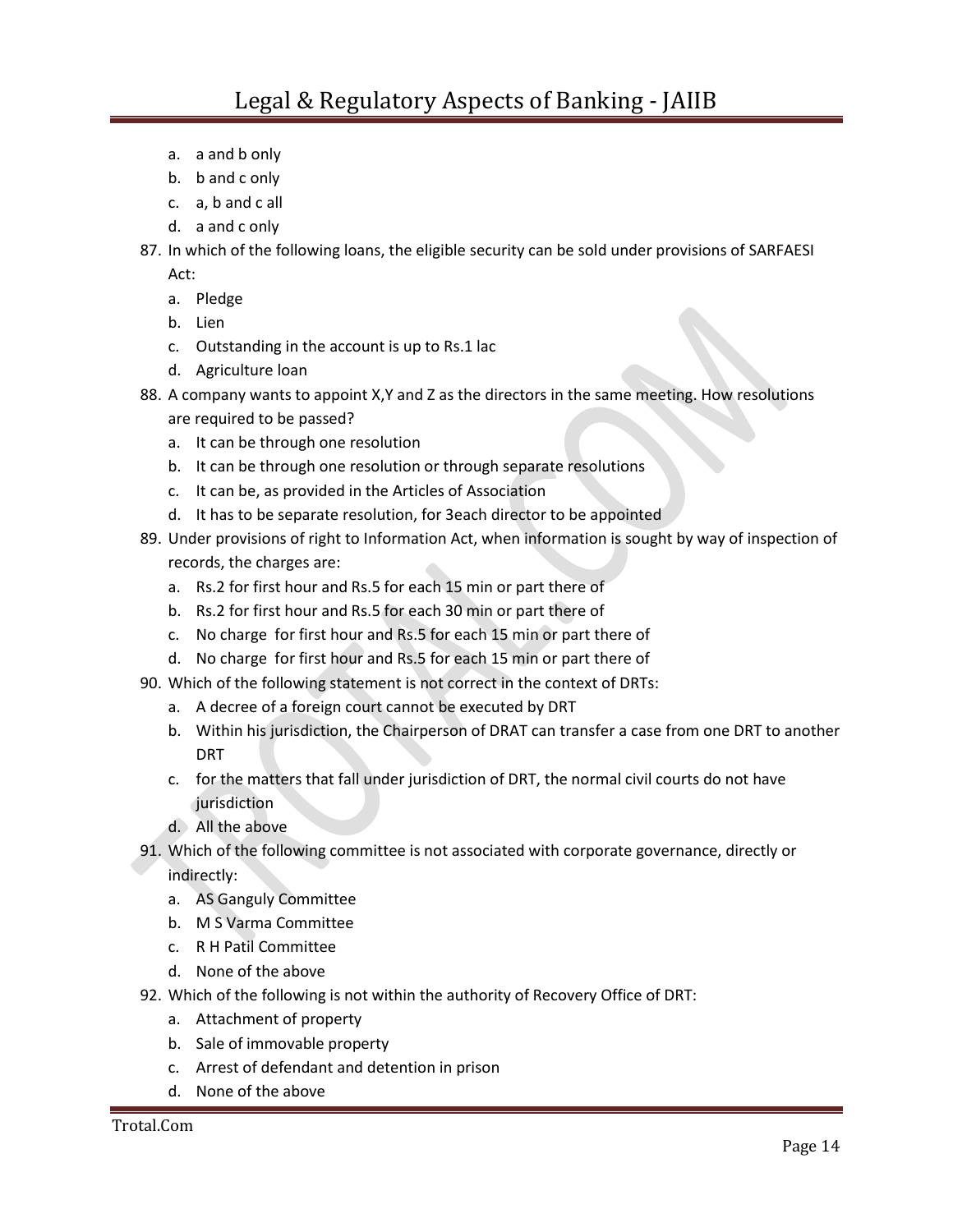- 93. Which of the following persons can be appointed director of a company:
	- a. The person found to be of unsound mind by a court
	- b. The person is un-discharged insolvent
	- c. The person convicted by a court of any office involving moral turpitude and sentenced in respect there of to imprisonment
	- d. None of the above
- 94. Which of the following is correct in the context of consumer Protection Act:
	- a. The Act has been passed to safeguard interest of the manufacturers and service providers
	- b. A voluntary association of consumers can file a complaint on behalf o the customer
	- c. For the goods purchased for re-sale, the provisions of the Act are applicable
	- d. All the above
- 95. If the no. of small shareholders is \_\_\_\_\_\_\_ they can effect a director from small shareholders:
	- a. 100 or more
	- b. 500 or more
	- c. 1000 or more
	- d. 5000 or more
- 96. Under Sale of Goods Act, there is an implied condition that the goods shall correspond with the description, if:
	- a. Sale of goods is by sample
	- b. Sale of goods is with the help of a  $3<sup>rd</sup>$  party
	- c. Sale of goods is by description
	- d. None of the above
- 97. An agreement in which a party to the agreement has the option to treat the agreement illegal is called:
	- a. Void agreement
	- b. Voidable agreement
	- c. Illegal agreement
	- d. Quasi-legal agreement
- 98. A contract to perform the promise or discharge the liability of a 3<sup>rd</sup> party, if the 3<sup>rd</sup> party defaults, is called, a contract of \_\_\_\_\_:
	- a. Insurance
	- b. Guarantee
	- c. Indemnity
	- d. Assurance
- 99. Loan account of Mr. X had running irregular and Y agrees to guarantee the loan under the impression that account is being conducted satisfactorily, Bank did no provide correct information to Y when Y asked the bank about the status of account:
	- a. Y is not liable on the guarantee as bank kept silence on the material facts
	- b. Y is not liable because guarantee has been obtained for irregular account
	- c. Y is liable since it was up to him to give the guarantee or not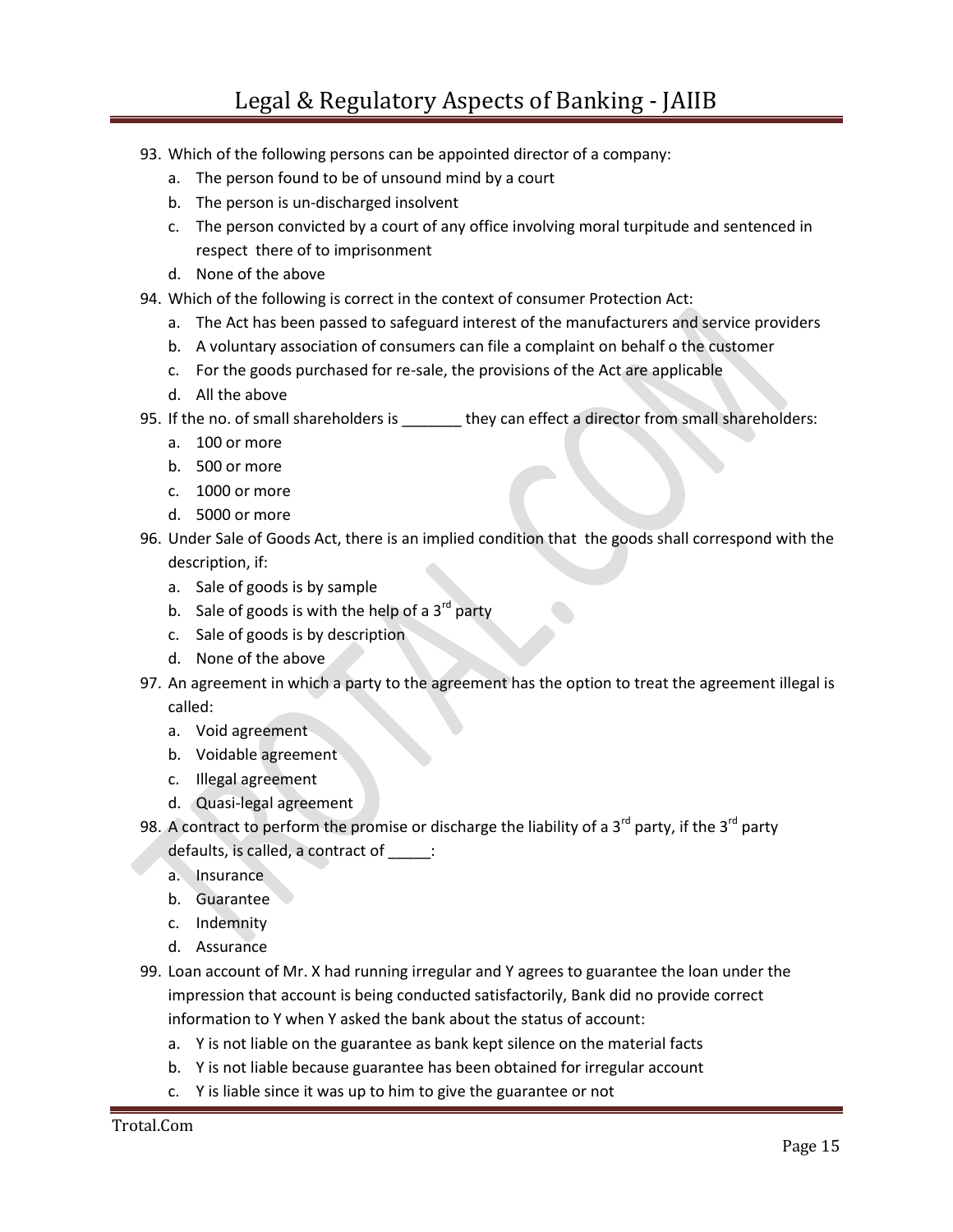d. Since X is liable, Y is liable for the loan being a guarantor

## 100. Mortgage can be created to secure (which one is wrong):

- a. An existing loan
- b. A loan to be advances
- c. A future debt
- d. None of these

Answer:-

- 1. B
- 2. D
- 3. C 4. C
- 5. C
- 6. B
- 7. C
- 8. C
- 9. B
- 10. C
- 11. B
- 12. D
- 13. B 14. C
- 15. C
- 16. A
- 17. D
- 18. B
- 19. C
- 20. B
- 21. D
- 22. B
- 23. D
- 24. C
- 25. C
- 26. C
- 27. C
- 28. D
- 29. A
- 30. B
- 31. C
- 32. D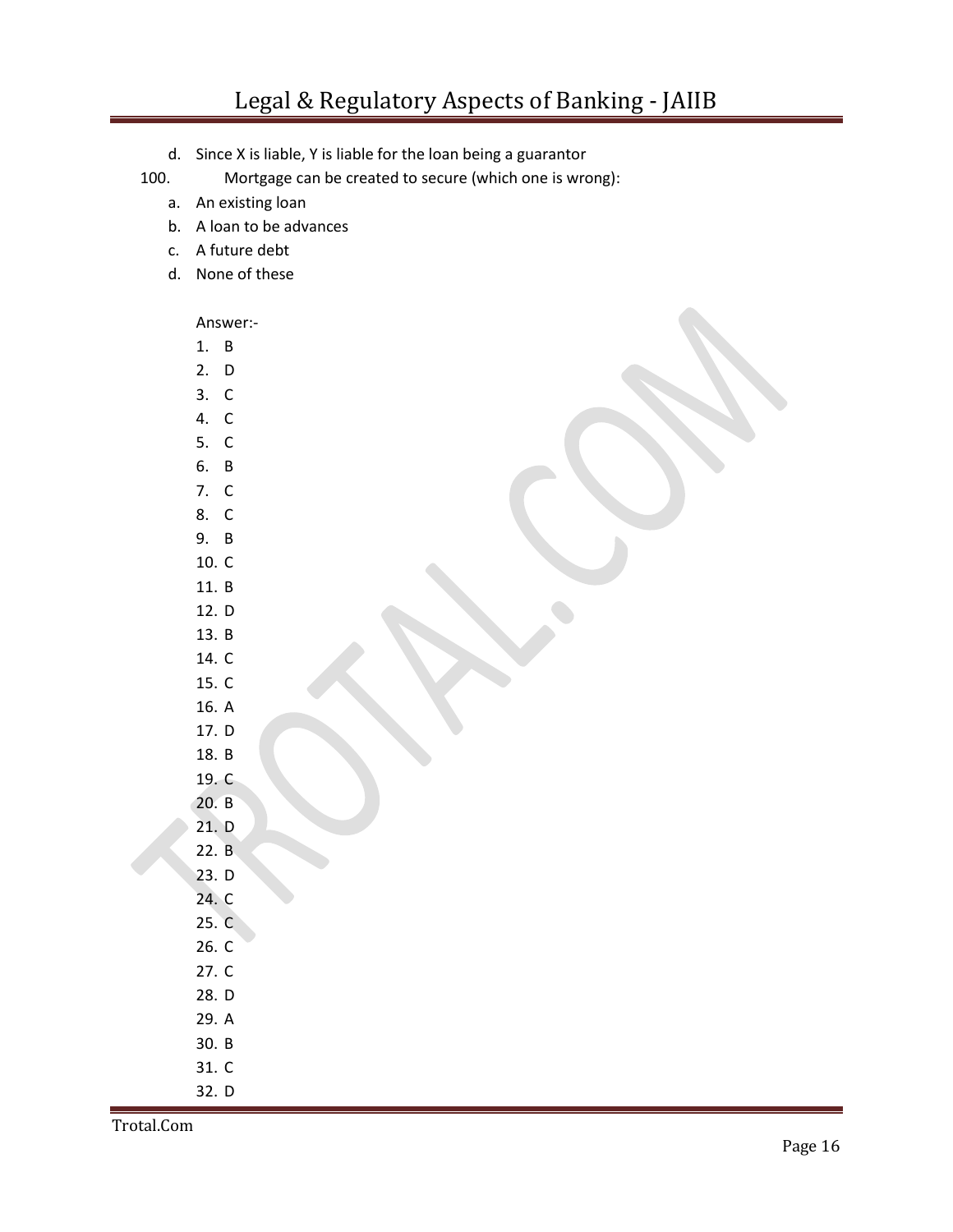| 33. C |  |
|-------|--|
| 34. B |  |
| 35. C |  |
| 36. C |  |
| 37. B |  |
| 38. D |  |
| 39. D |  |
| 40. A |  |
| 41. C |  |
| 42. D |  |
| 43. A |  |
| 44. D |  |
| 45. B |  |
| 46. D |  |
| 47. C |  |
| 48. B |  |
| 49. D |  |
| 50. C |  |
| 51. B |  |
| 52. B |  |
| 53. A |  |
| 54. C |  |
| 55. B |  |
| 56. D |  |
| 57. B |  |
| 58. D |  |
| 59. D |  |
| 60. B |  |
| 61. C |  |
| 62. B |  |
| 63. A |  |
| 64. D |  |
| 65. D |  |
| 66. A |  |
| 67. D |  |
| 68. C |  |
| 69. C |  |
| 70. C |  |
| 71. A |  |
| 72. D |  |

Trotal.Com